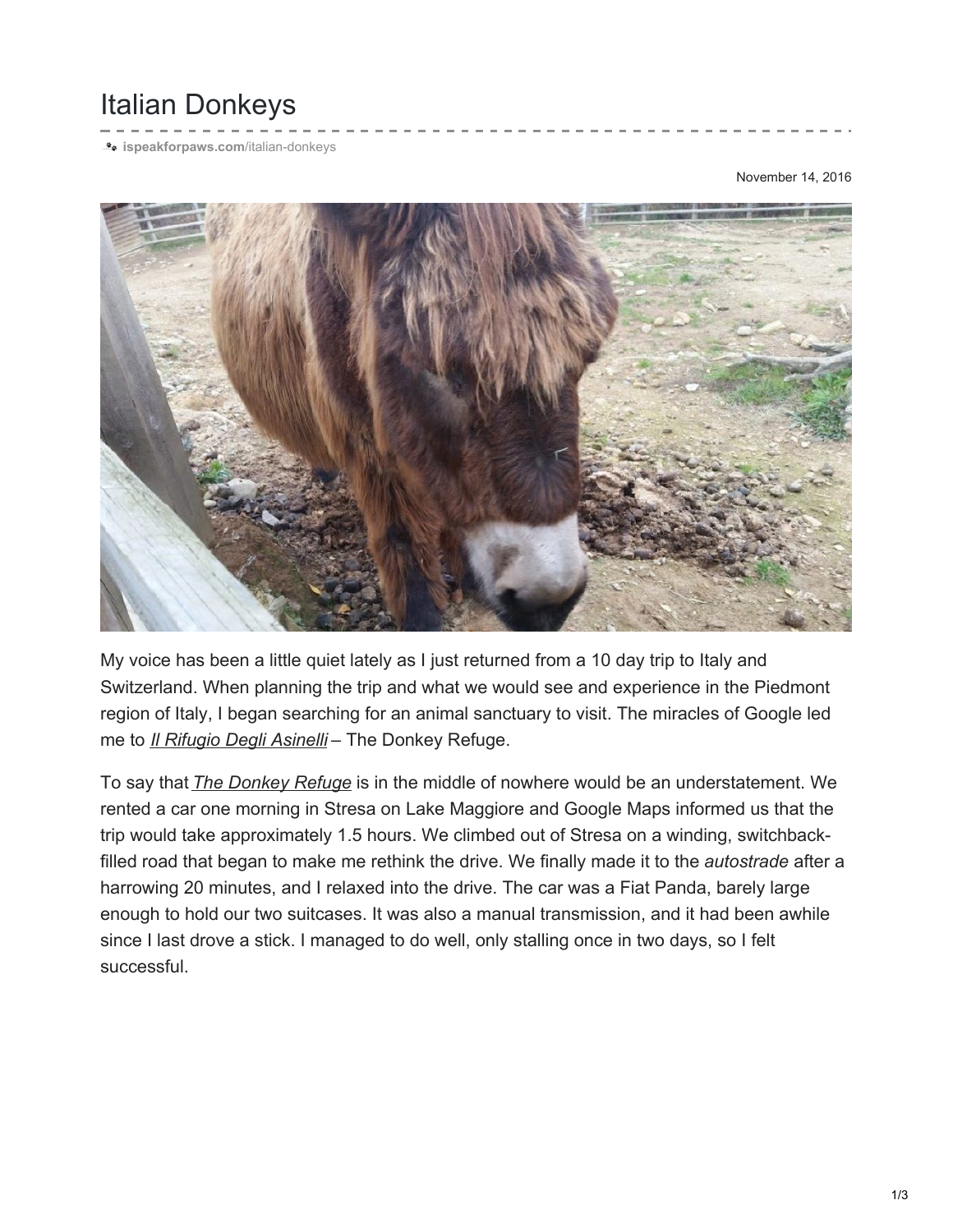We exited the *autostrade* after about 40 minutes and continued our journey on country roads through the Piedmont. As we turned onto one such road, with no town in sight, we noticed a strange occurrence. There were single women stationed along the road, spaced intermittently about every 100 feet. At first we pondered whether they could be waiting for a bus, but that didn't seem likely as they were on opposing sides of the road. It finally occurred to us that the women were prostitutes, though we couldn't imagine where they would actually ply their trade. They were literally surrounded by farmland. Stunned, we continued on, driving through picturesque towns with roads barely wide enough for one car, no less two. I became adept at pulling to the side for oncoming "traffic" and really began to enjoy the trip.



Finally, we pulled into *The [Donkey](http://www.ilrifugiodegliasinelli.org/en) Refuge*. It is located at Via per Zubiena 62, Sala Biellese, in the shadows of the Prealps. I went

into the gift shop and spoke with Hillaria (forgive me if it is misspelled). She was friendly and informative and I learned about the refuge and the Donkeys. They do allow you to visit the donkeys, but you have to stay on your side of the fence!

*Il [Rifugio](http://www.ilrifugiodegliasinelli.org/en) Degli Asinelli* was founded in 2006 and is an offshoot of a U.K.-based charity that has been working on donkey welfare since 1969. The mission of the refuge is to provide care, protection, and permanent security for donkeys and mules which are in need of attention due to sickness, mistreatment, poor circumstances. They also strive to prevent cruelty and suffering among donkeys and mules in Italy.



*The [Donkey](http://www.ilrifugiodegliasinelli.org/en) Refuge* has five main activities to help them accomplish their mission:

- Provide care for donkeys and mules who are in need;
- A network of Welfare Officers who investigate public complaints of mistreatment or abuse;
- Education to promote donkey welfare practices;
- Donkey-assisted riding therapy program for children with special needs; and
- Fundraising to pay for the above.

Our self-guided tour of the refuge was wonderful. There are paths that lead up a hill toward the older donkeys and those with respiratory illnesses. There are also informational sheets near the donkeys' paddocks, telling you a little about each donkey. The Donkey Refuge also houses mules, hinnies, ponies, and one horse, but they live together in harmony. I really liked that each animal had a loose collar with their name engraved, so you knew which donkey you were petting. The collars were color-coded so you would know which one were available for adoption or fostering. We concluded our tour with the younger donkeys who were free-ranging